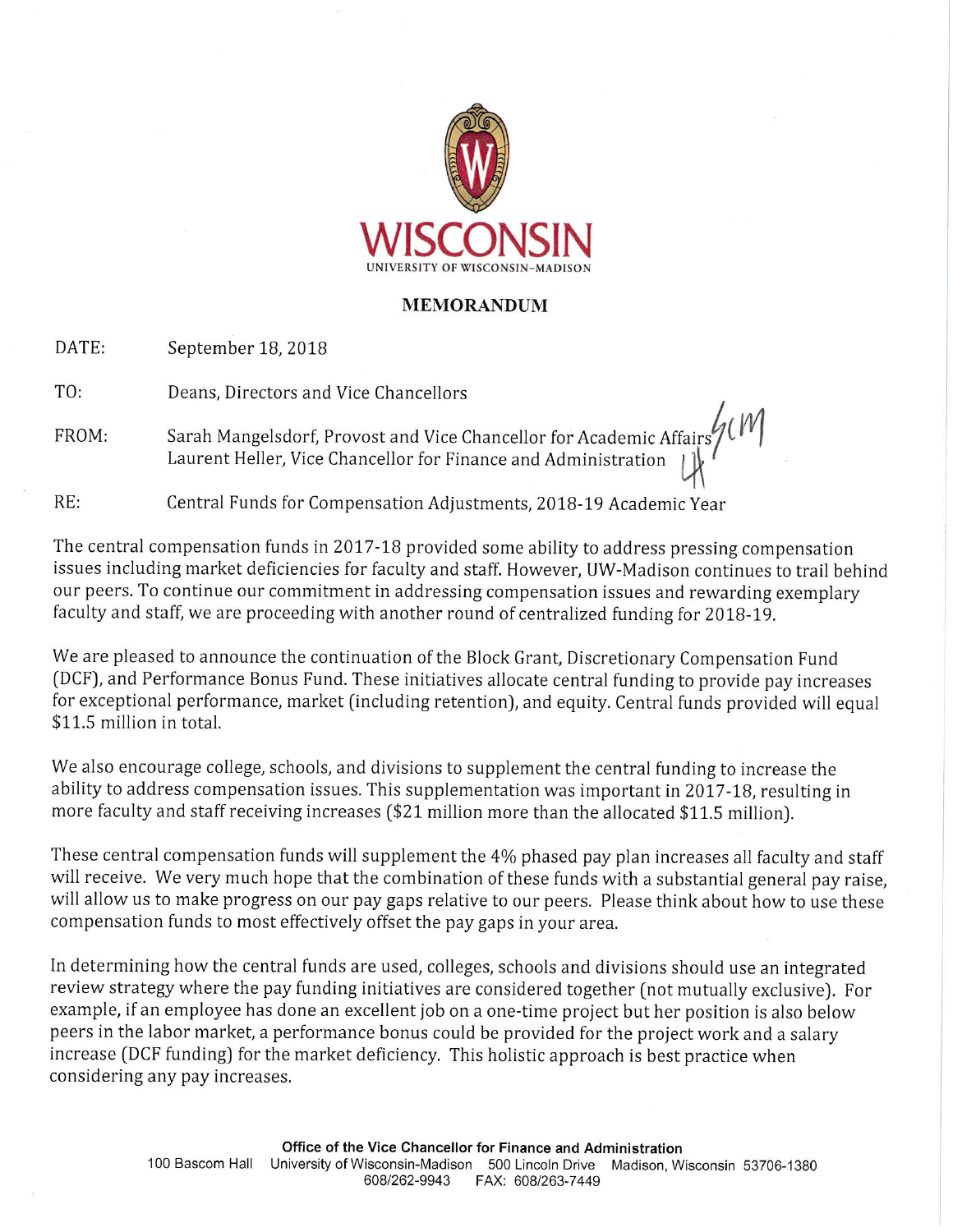Each college, school, and division will develop and make available for faculty and staff a formalized process and timeline for using the central funding. This will include making it clear to faculty and staff how increases are determined. Attached is a sample process that can be used as a resource when developing a specific strategy.

Our faculty and staff are truly the drivers behind all the things we do as a world-class higher-education institution. Providing \$11.5 million of central funding will help to address compensation needs for UW-Madison's outstanding faculty and staff.

Attached to this memo are the following documents:

- 2018-19 Block Grant Guidelines for Faculty Compensation Adjustments, with allocations by unit
- 2018-19 Discretionary Compensation Fund (DCF) Guidelines, with allocations by unit
- 2018-19 Performance Bonus Fund Guidelines, with allocations by unit
- Sample Compensation Review Process for units

These documents can be found at www.ohr.wisc.edu

 $CC:$ Chancellor Rebecca Blank Michael Bernard-Donals, Office of the Provost Jennifer Klippel, Madison Budget Office Jocelyn Milner, Office of Academic Planning and Institutional Research Wayne Guthrie, Office of Human Resources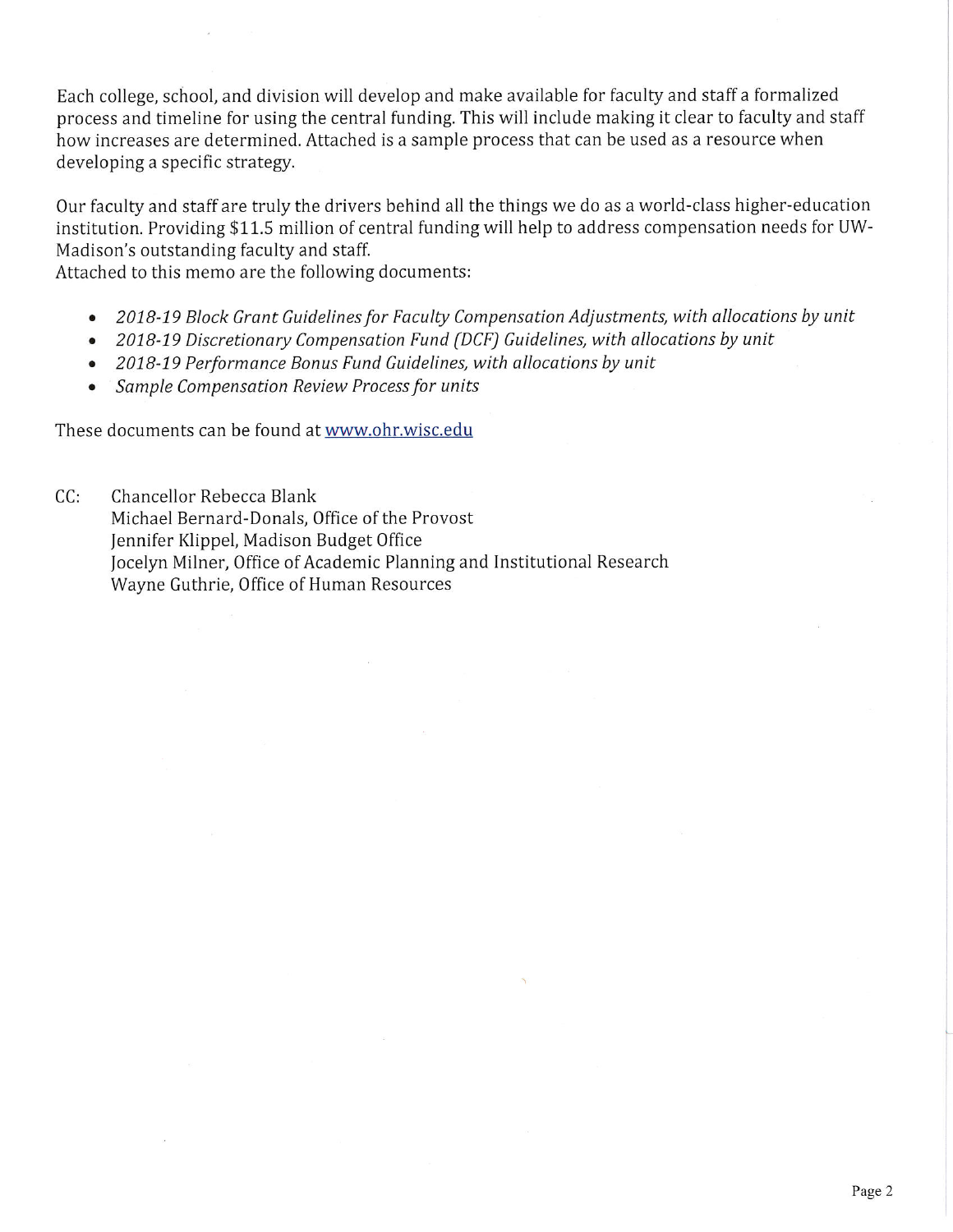## **2018-19 Block Grant Guidelines for Faculty Compensation Adjustments**

For 2018-19, central campus will internally allocate \$3.5 million for salary base adjustments for tenured/tenure-track faculty and academic staff in nationally competitive markets. The funds will be allocated to schools and colleges as a block grant that will provide maximum flexibility to address retention, equity, performance and market considerations for faculty and nationally competitive academic staff on 101 funds. The school and college allocation amounts are attached.

We expect that some portion of the funding be used to address salary compression at all faculty ranks, and full professor compensation that significantly lags that of peer universities. Failure to address compression and other inequities in units can lead to long-term compensation imbalances, which will be costlier to address later. In addition, we also expect units to use these funds to address equity issues, including race and gender equity.

It is not required that schools and colleges match the 2018-19 block grant funds, but schools and colleges are **strongly encouraged** to supplement block grant funds, especially for compression and post-promotion increases.

Schools and colleges should also consider the compensation funding initiatives (block grant, performance bonus, promotions, and the 2018-2019 pay plan) together when reviewing compensation for faculty. This holistic approach will ensure all aspects of compensation are reviewed as pay decisions are made.

The following guidelines are to be observed in determining and evaluating the use of these funds:

- Final authority for proposing adjustments is delegated to deans. It is expected that deans' offices will work closely with departments to determine who is eligible to receive these funds. Adjustments will be submitted using the provisions in the campus pay adjustment policy ([https://kb.wisc.edu/ohr/policies/page.php?id=53379\)](https://kb.wisc.edu/ohr/policies/page.php?id=53379). This will include providing justification and documentation to the Office of Human Resources (OHR) through the electronic rate/title change system. Further information about how to process these increases will be forthcoming from OHR (including possibility of mass uploads if preferred).
- Colleges and schools must develop a process and timeline for determining how the pay funding initiatives will be used and inform faculty and staff about the process, and must make the process and timeline available to faculty. Transparency is critical.
- Please keep internal salary equity issues, including compression and race and gender equity, in mind as these allocations are made.

o See the following link for information on salary equity and compression: [https://provost.wisc.edu/academic-policies-and-guidelines/standard-salary](https://provost.wisc.edu/academic-policies-and-guidelines/standard-salary-equity-review-policy/)[equity-review-policy/](https://provost.wisc.edu/academic-policies-and-guidelines/standard-salary-equity-review-policy/)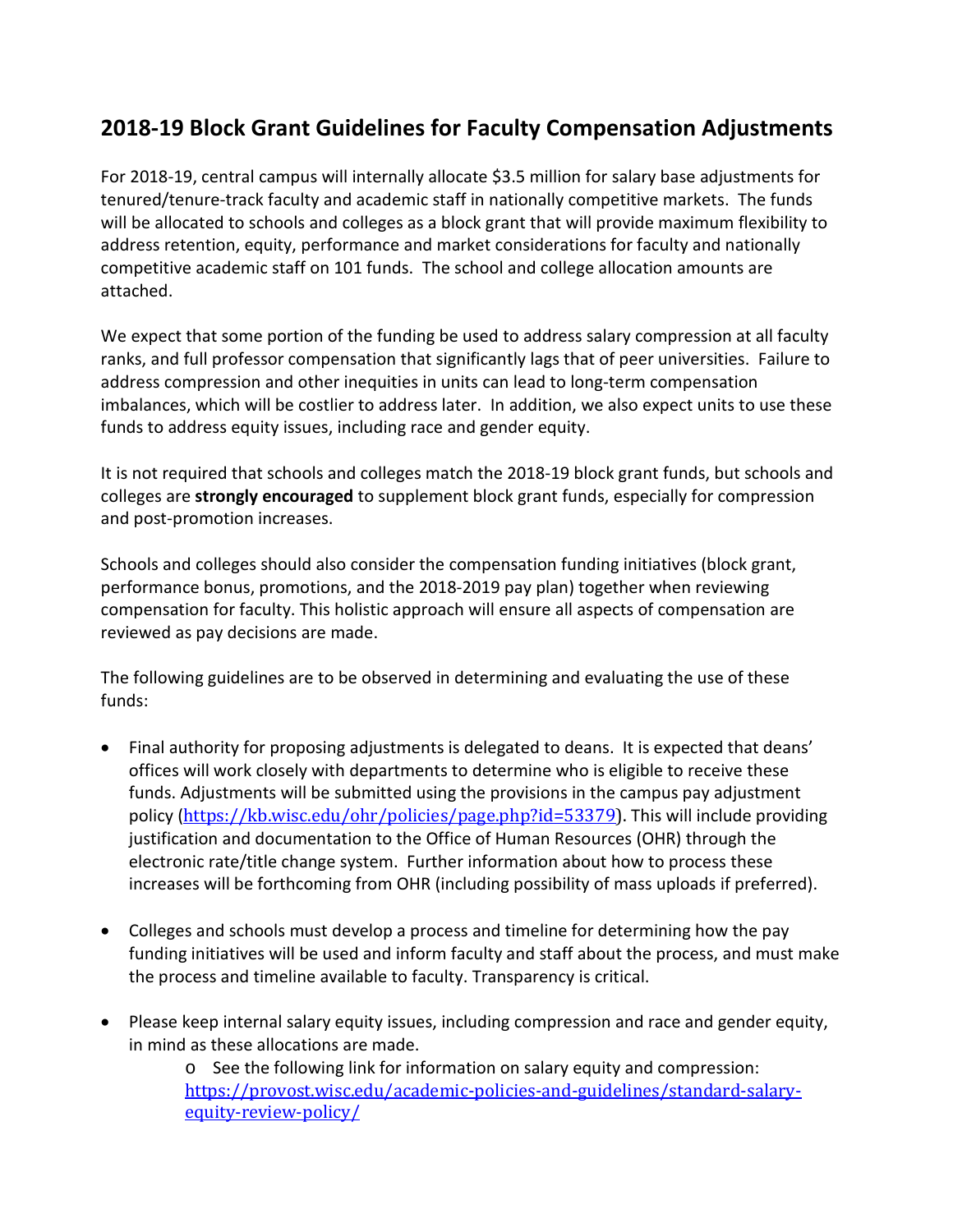o Academic Planning and Institutional Research (APIR) provides schools and colleges with scatterplots and other information to help identify units that lag their national peers, and where salary compression is especially acute.

 Faculty compensation at peer institutions (market data): [https://apir.wisc.edu/faculty-staff/faculty-compensation/aaude-faculty](https://apir.wisc.edu/faculty-staff/faculty-compensation/aaude-faculty-salaries-by-department/)[salaries-by-department/](https://apir.wisc.edu/faculty-staff/faculty-compensation/aaude-faculty-salaries-by-department/)

 Faculty compensation by UW-Madison school/college and department: <https://apir.wisc.edu/faculty-staff/faculty-compensation/scatterplots/>

We expect units to use the scatterplot and other data and make adjustments, particularly in cases of compression and equity

- The minimum and maximum increases will be consistent with the campus pay adjustment policy (e.g., market – 3% minimum; performance – 1% minimum with 10% maximum; equity – based on case-by-case analysis).
- Individuals who have already received a 10% performance increase in Fiscal Year 2018 are ineligible to receive an additional base-building performance increase. They are eligible for a [market or equity adjustment](https://www.ohr.wisc.edu/docs/PayAdjustmentToolsMechanismsAmountMatrix.pdf) or up to a 10% lump sum performance payment.
- Adjustments can be processed immediately, and it is allowable to utilize the funds for adjustments previously approved by OHR with an effective date of July 1, 2018 (A-Basis) or August 20, 2018 (C-Basis) or later. **The deadline for spending the funds is February 1, 2019 for A-basis and February 19, 2019 for C-basis faculty**.
- Colleges and schools should use reason codes in the campus pay adjustment policy accurately and effectively. (For example, if a faculty member's salary is inequitably low or compressed, and the inequity or compression makes that well-performing faculty member a retention risk, the appropriate code would be "equity," because it most accurately describes the underlying reason for the adjustment.
- Faculty partially funded on 101 funds must be considered. When both 101 and non-101 funds underwrite a faculty salary, the portion of the base adjustment borne by central campus will be the 101 share of the salary; increases from this program cannot change the funding split. (The only exception to this guideline involves cluster faculty whose salaries include 233 or 135 funding.) Adjustments to salaries on non-101 funding must be made with non-101 funds.
- Colleges and schools must provide adjustments on 101 funding of at least their allocated amount to receive their full 101-allocation for the program. Additional central campus funding will not be provided for 101 adjustments in excess of the allocation amount.
- All faculty on 101 funding are eligible for adjustments. Please consider faculty at the assistant, associate or full professor level whose compensation may be compressed or below peer averages for market increases.
- In evaluating specific cases/individuals for use of this funding, please bear in mind that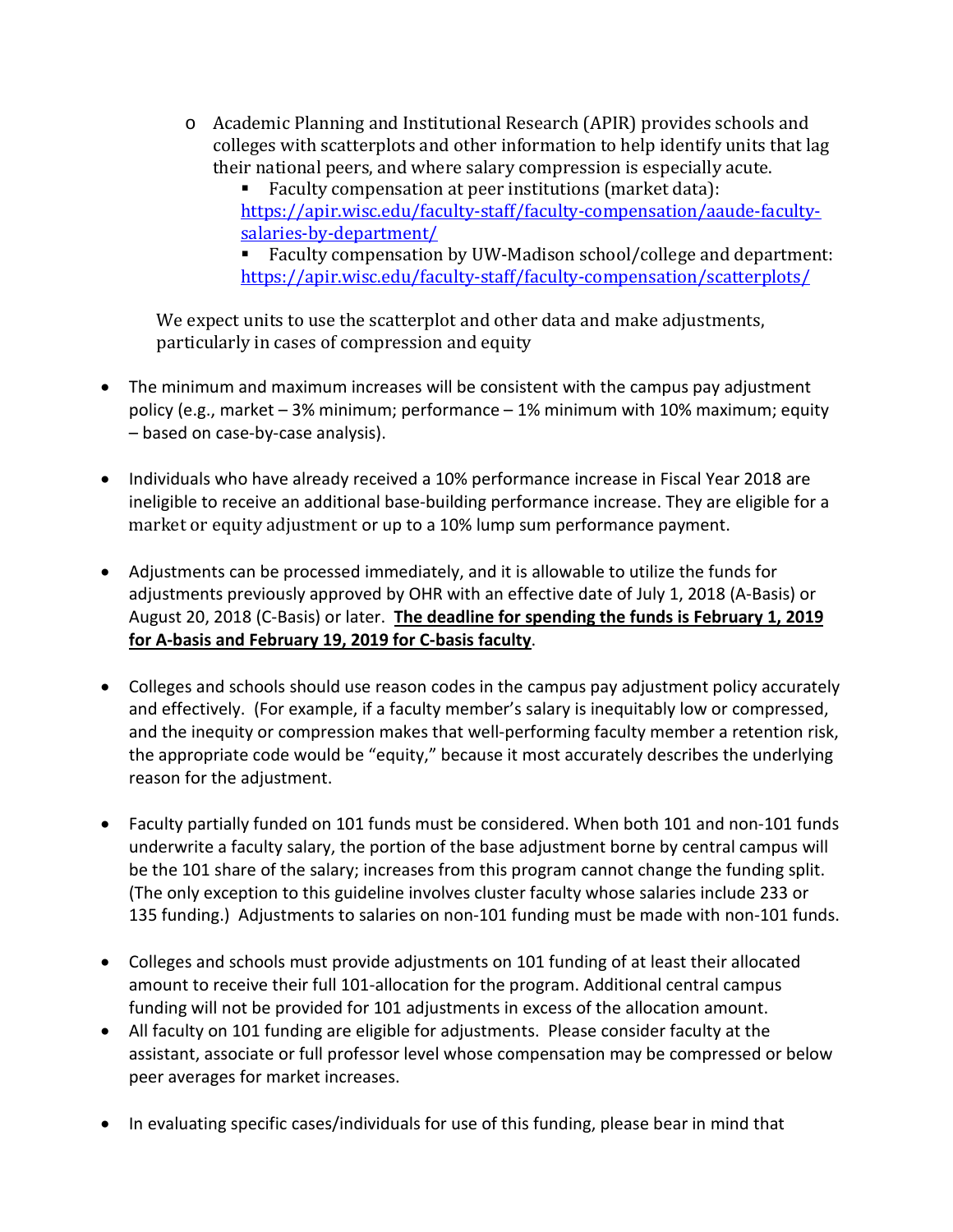colleges and schools are permitted and encouraged to use the funds proactively. It is not necessary that an outside offer either exist or be pending for a salary increase. However, colleges and schools must be able to justify the use of the funds in the context of institutional values, including the need to support talented faculty and staff, and mitigate against salary compression and other inequities. This justification should be included in the material submitted in the rate/title change system.

- The following employees are ineligible for adjustments under this funding program:
	- o Limited appointees, university staff, and academic staff not in nationally competitive markets
	- o Rehired annuitants
	- o Employees who have not completed the required UW-Madison Sexual Harassment Prevention training. Please encourage all employees to complete this training as soon as possible. Information on the training can be found here: https://compliance.wisc.edu/titleix/employee-training/
	- o Employees who were not eligible for the FY19 Pay Plan due to documented performance issues
	- o Employees who supervise staff that are not current with their employee performance evaluations
- Fund allocation determination: Seventy-five percent of the faculty Block Grant was allocated based on an average of October 2017 Fund 101 salary dollars and Fund 101 FTE for tenure and tenure-track faculty. Any Fund 101 payroll splits that occurred in non-tenure granting units were mapped back to the faculty member's HR home division. Twenty-five percent of the faculty Block Grant was allocated based on the distance to average peer payroll.

OHR and the Vice Provost for Faculty and Staff will continually review how schools and colleges provide compensation adjustments to faculty. The review is to ensure that use of the funds is consistent with the guidelines in this memo and with our long-term goals of retaining faculty and working to eliminate compression and other compensation inequities. This end-of-year analysis will be considered when unit allocations and distributions are determined in future years.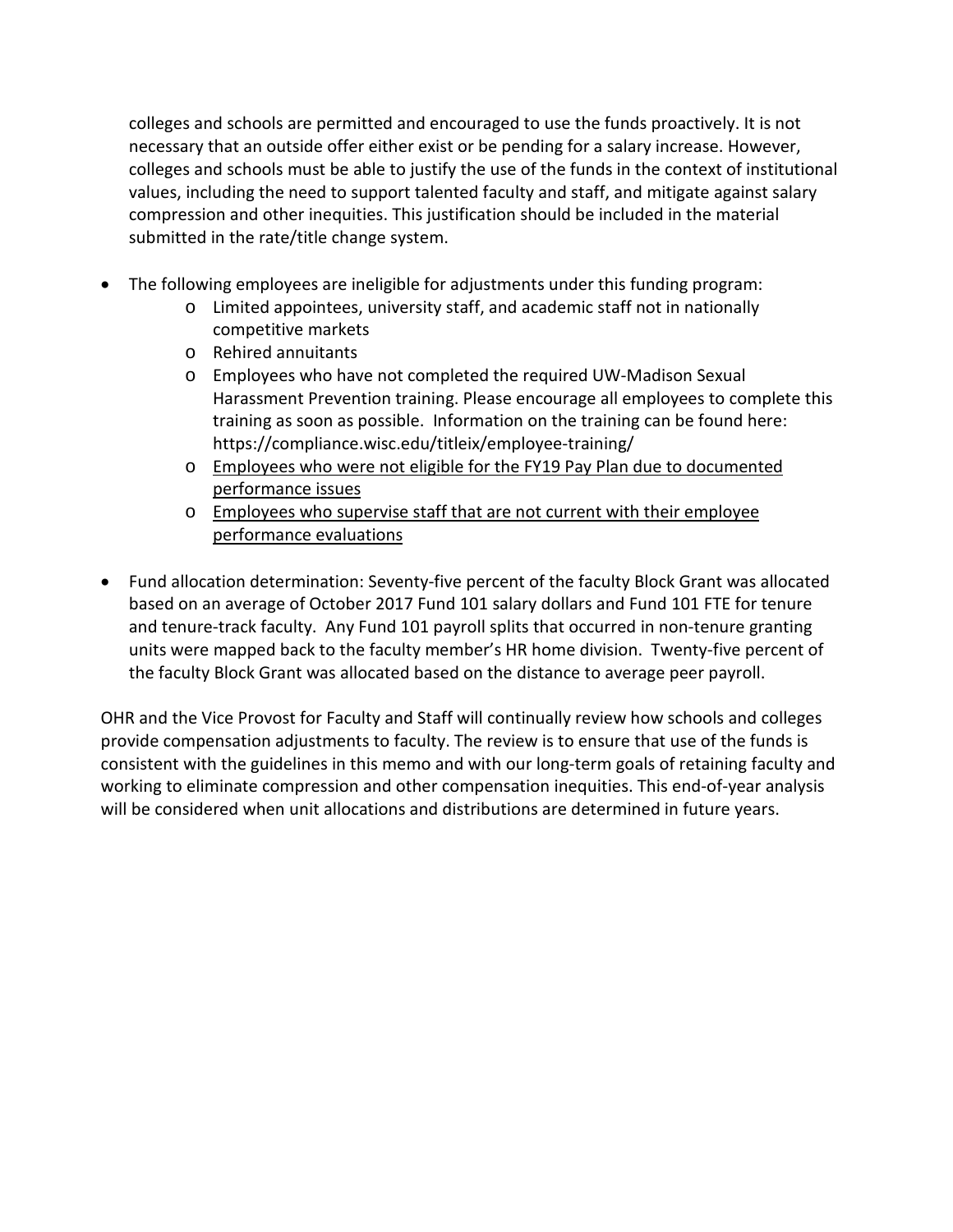# **Row # FY19 Faculty Block Grant Funding Distribution Model**

- 1. *Campus Budget Office*
- 2.
- 3.

9.

4. **Model Variables**

| 5. | <b>Total Program Budget</b>                               | 3,500,000 |
|----|-----------------------------------------------------------|-----------|
| 6. | Weighting for FTE in Recommendation                       | 37.5%     |
|    | Weighting for Salary \$ (Equals $100\%$ - line 6)         | 37.5%     |
| 8. | Weighting for Salary Distance to Peers for Full Professor | 25%       |

| 10. |                                                  | <b>Blended</b>     |
|-----|--------------------------------------------------|--------------------|
|     |                                                  |                    |
|     |                                                  | <b>Recommended</b> |
| 11. | <b>Organizational Unit</b>                       | <b>Allocation</b>  |
| 12. |                                                  |                    |
| 13. | A07 - COLLEGE OF AGRICULTURAL & LIFE SCIENCES    | 380,585            |
| 14. | A12 - SCHOOL OF BUSINESS                         | 177,891            |
| 15. | A17 - SCHOOL OF EDUCATION                        | 239,156            |
| 16. | A19 - COLLEGE OF ENGINEERING                     | 389,409            |
| 17. | A27 - SCHOOL OF HUMAN ECOLOGY                    | 54,154             |
| 18. | A40 - NELSON INSTITUTE FOR ENVIRONMENTAL STUDIES | 20,350             |
| 19. | A45 - LAW SCHOOL                                 | 76,647             |
| 20. | A48 - COLLEGE OF LETTERS & SCIENCE               | 1,632,466          |
| 21. | A53 - SCHOOL OF MEDICINE AND PUBLIC HEALTH       | 368,641            |
| 22. | A54 - SCHOOL OF NURSING                          | 30,221             |
| 23. | A56 - SCHOOL OF PHARMACY                         | 50,600             |
| 24. | A87 - SCHOOL OF VETERINARY MEDICINE              | 79,880             |
| 25. |                                                  |                    |
| 26. | <b>TOTAL</b>                                     | 3,500,000          |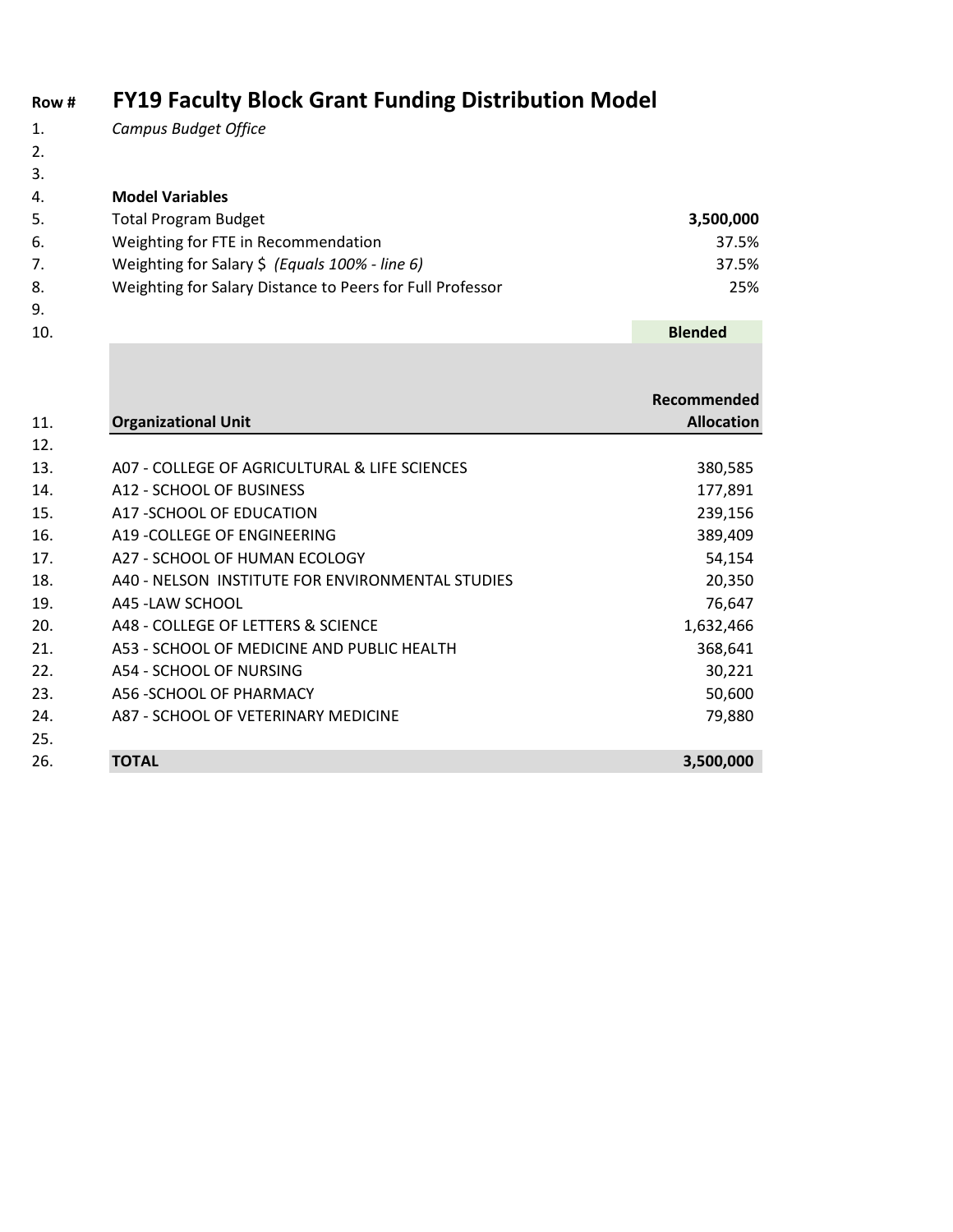### **2018-19 Discretionary Compensation Fund (DCF) Guidelines**

For 2018-19, central campus will allocate \$4 million for salary base adjustments for academic staff, university staff, and limited appointees (excluding senior leadership). The funds will be allocated to colleges, schools, and divisions as a compensation fund that will provide maximum flexibility to address retention, equity, performance and market considerations for staff on 101 funds. The college, school, and division allocation amounts are attached.

It is not required that colleges, schools, and divisions match the 2018-19 DCF funds, but organizations are **strongly encouraged** to supplement the DCF funds to further address compensation issues.

Colleges, schools and divisions should consider the compensation funding initiatives (DCF Performance Bonus, living wage adjustments, and the FY 19 pay plan) together when reviewing compensation for staff. This holistic approach will ensure all aspects of compensation are reviewed as pay decisions are made.

It is also the expectation that divisions will use some of these funds to address equity issues, including race and gender equity.

The City of Madison living wage is increasing to \$13.26 effective in January. UW-Madison will increase employees to this amount effective December 23, 2018. Divisions with employees meeting eligibility criteria for living wage increases will receive more details from OHR later this fall.

This fund is for academic and university staff. Limited appointees (excluding senior leadership – see your division HR for the list), are also eligible for increases under this program. Faculty will be eligible for adjustments through the Block Grant program.

The following guidelines are to be observed in determining and evaluating the use of these funds:

• Final authority for proposing adjustments is delegated to deans and directors. It is expected that deans' and directors' offices will work closely with departments to determine who is eligible to receive these funds. Adjustments will be submitted using the provisions in the campus pay adjustment policy: [\(https://kb.wisc.edu/ohr/policies/page.php?id=53379\)](https://kb.wisc.edu/ohr/policies/page.php?id=53379). This will include providing justification and documentation to the Office of Human Resources (OHR) through the electronic rate/title change system. Further information about how to process these increases in more detail will be forthcoming from OHR (including possibility of mass uploads if preferred).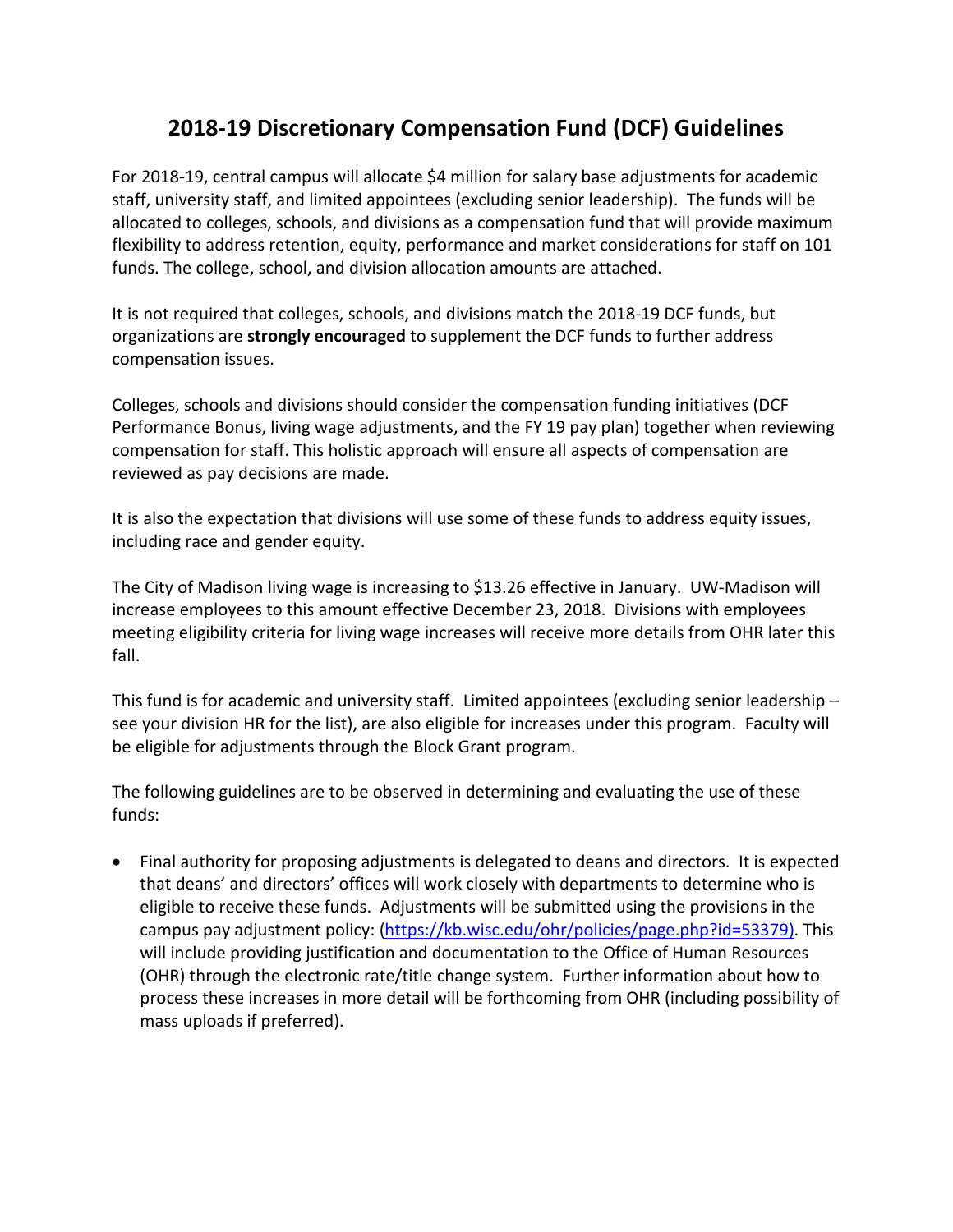- Colleges, schools, and divisions must develop a timely process for determining how the pay funding initiatives will be used and inform staff about the process. This includes making the process and timeline available to staff. Transparency is critical.
- The minimum and maximum increases using the Discretionary Compensation Fund will be consistent with the campus pay adjustment policy (e.g., market – 3% minimum; performance – 1% minimum with 10% maximum; equity – based on case-by-case analysis).
- Individuals who have already received a 10% base-building performance increase in Fiscal Year 2018 are ineligible to receive an additional base-building performance increase. They are eligible for a [market or equity adjustment](https://www.ohr.wisc.edu/docs/PayAdjustmentToolsMechanismsAmountMatrix.pdf) or up to a 10% lump sum performance payment
- Increases effective prior to January 1, 2019 (A-Basis), December 23, 2018 (H-Basis) and January 4, 2019 (C-Basis) will be limited to within 2.04% of the salary range maximum in order to allow room for the 2019 pay plan adjustment.
- Individuals at the maximum of an extraordinary salary range (ESR) are not eligible for an increase unless new market data is provided to support a change to the ESR. These individuals can receive a performance bonus lump sum.
- When both 101 and non-101 funds underwrite salary, the portion of the base adjustment borne by central campus will be the 101 share of the salary; increases from this program cannot change the funding split. Adjustments to salaries on non-101 funding must be made with non-101 funds.
- Colleges, schools, and divisions must provide adjustments on 101 funding of at least their allocated amount to receive their full 101-allocation for the program. Additional central campus funding will not be provided for 101 adjustments in excess of the allocation amount.
- Colleges, schools and divisions should use the reason codes in the campus pay adjustment policy effectively. For example, if a staff member's salary is inequitably low or compressed, and the inequity or compression makes that well-performing staff member a retention risk, the appropriate code would be "equity," because it most accurately describes the underlying reason for the adjustment.
- Adjustments can be processed immediately and it is allowable to utilize the funds for adjustments previously approved by OHR with an effective date of July 1, 2018 (A-Basis), June 24, 2018 (H-Basis) and August 20, 2018 (C-Basis) or later. **The funds must be spent by February 1, 2019 for A-basis, February 3, 2019 for H-basis, and February 19, 2019 for Cbasis**.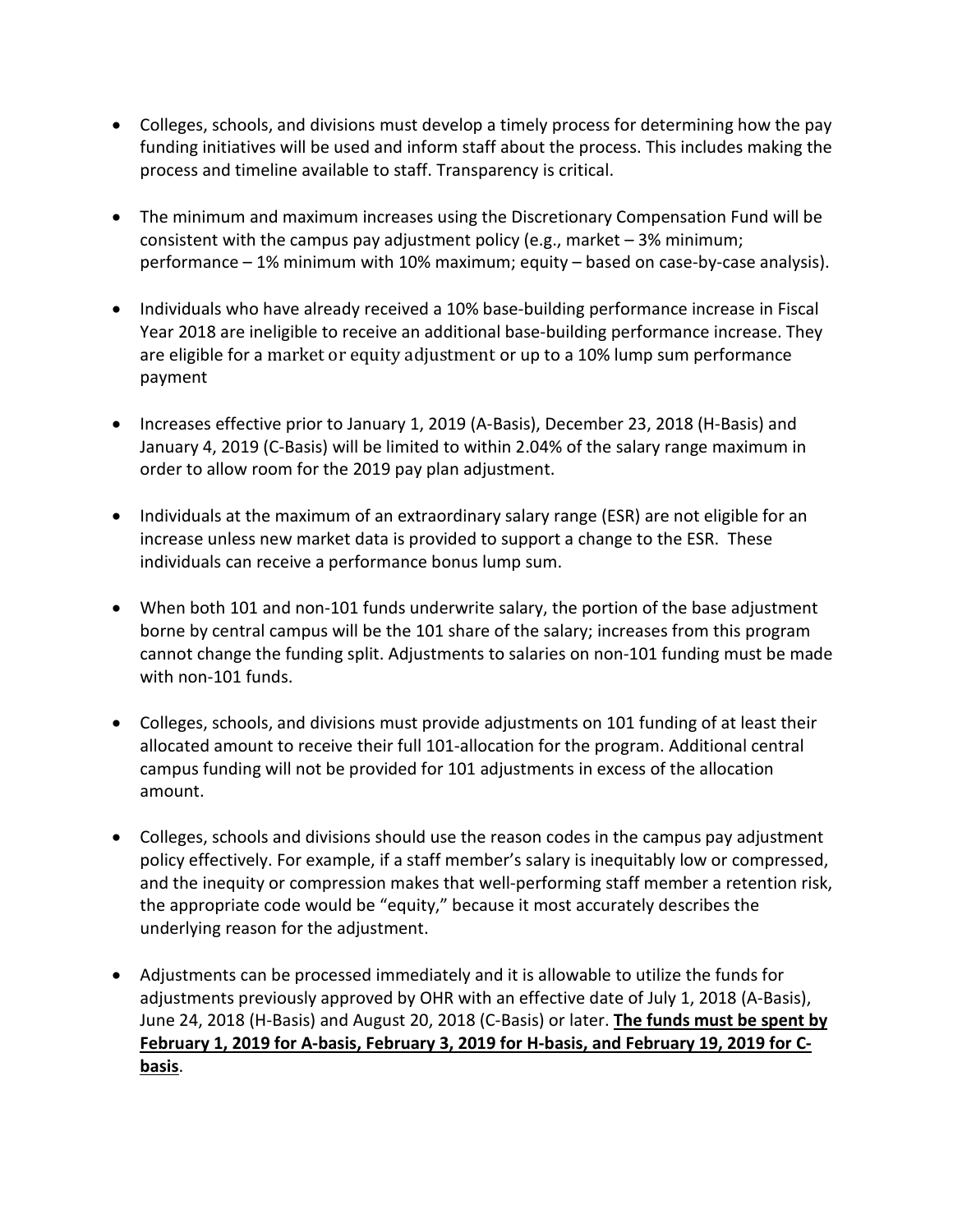- Fixed term (terminal and finite) and part-time academic and university staff, while eligible, should not receive first consideration for adjustments.
- This fund is not to be used for or as a substitute for promotions or base adjustments based on change in job duties/job titles. These adjustments should continue as usual outside of this funding source.
- Directors and deans are strongly encouraged to consider increases for employees in lowwage categories (e.g., office support, blue-collar, and technical support).
- The following employees are ineligible for adjustments under this funding program:
	- o Employees on a probationary period or an evaluation period
	- o Rehired annuitants
	- o Employees who have not completed the required UW-Madison Sexual Harassment Prevention training. Please encourage all employees to complete this training as soon as possible. Information on the training can be found here:
	- o [https://compliance.wisc.edu/titleix/employee-training/](https://compliance.wisc.edu/titleix/employee-training/%20%20%20Supervisory%20staff%20who%20are%20not%20current%20with%20their%20employee%20performance%20evaluationsLimited%20employees%20in%20senior%20leadership%20positions%20(see%20Divisional%20list%20of%20excluded%20employees))
	- o [Supervisory staff who are not current with their employee performance](https://compliance.wisc.edu/titleix/employee-training/%20%20%20Supervisory%20staff%20who%20are%20not%20current%20with%20their%20employee%20performance%20evaluationsLimited%20employees%20in%20senior%20leadership%20positions%20(see%20Divisional%20list%20of%20excluded%20employees))  [evaluations](https://compliance.wisc.edu/titleix/employee-training/%20%20%20Supervisory%20staff%20who%20are%20not%20current%20with%20their%20employee%20performance%20evaluationsLimited%20employees%20in%20senior%20leadership%20positions%20(see%20Divisional%20list%20of%20excluded%20employees))
	- o [Limited employees in senior leadership positions \(see Divisional list of excluded](https://compliance.wisc.edu/titleix/employee-training/%20%20%20Supervisory%20staff%20who%20are%20not%20current%20with%20their%20employee%20performance%20evaluationsLimited%20employees%20in%20senior%20leadership%20positions%20(see%20Divisional%20list%20of%20excluded%20employees))  [employees\)](https://compliance.wisc.edu/titleix/employee-training/%20%20%20Supervisory%20staff%20who%20are%20not%20current%20with%20their%20employee%20performance%20evaluationsLimited%20employees%20in%20senior%20leadership%20positions%20(see%20Divisional%20list%20of%20excluded%20employees))
	- o Employees who were not eligible for the FY19 Pay Plan due to documented performance issues
- Fund allocation determination: After covering the full Fund 101 cost of the nighttime and weekend differential increase, the discretionary compensation fund was allocated based on an average of October 2017 Fund 101 salary dollars and Fund 101 FTE for academic, limited, and university staff.

In July of 2019, a review will be conducted to determine how colleges, schools, and divisions have used the funds. The findings will inform future pay initiatives.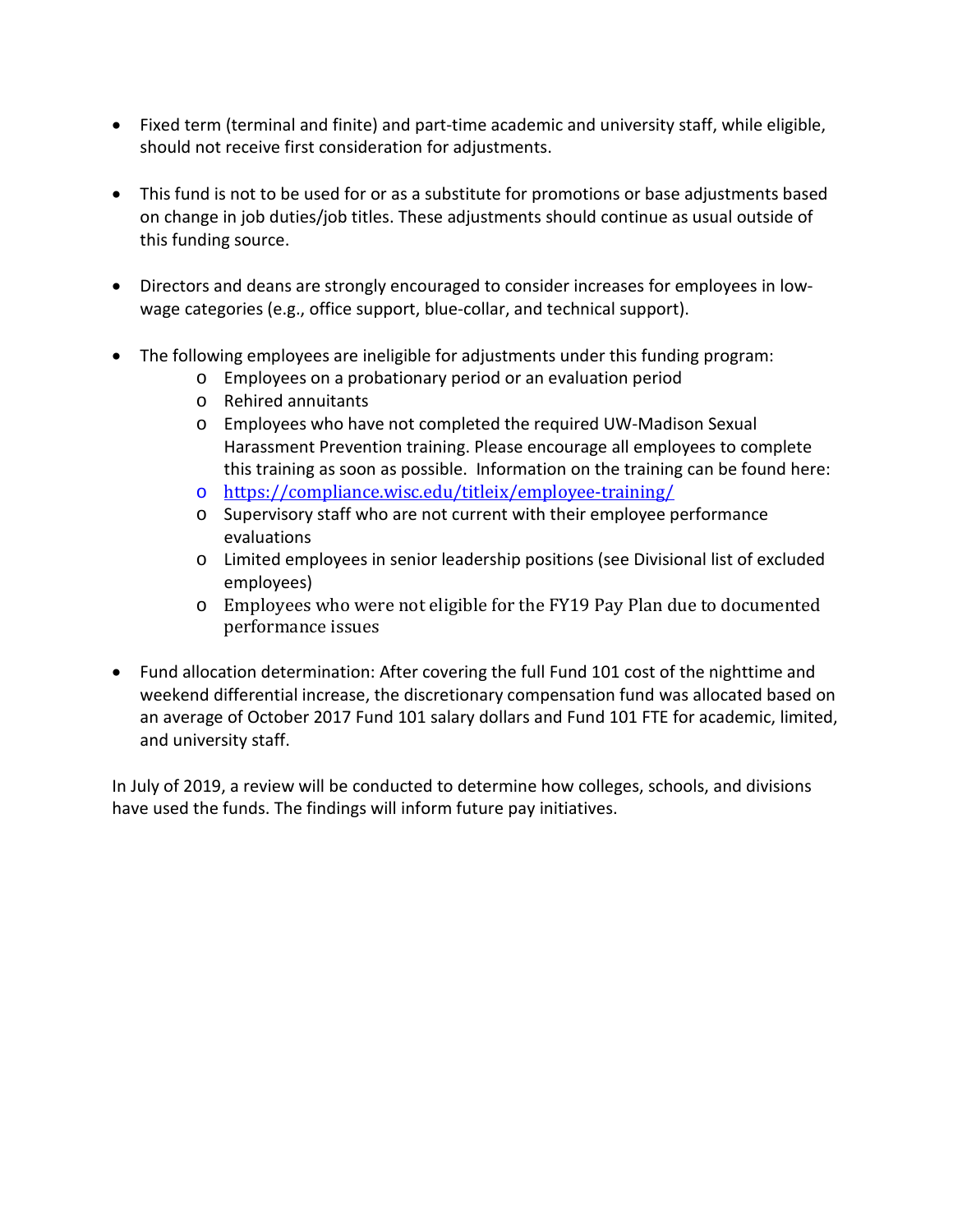#### **Row # FY19 Discretionary Compensation Funding Distribution Model**

- 1. *Campus Budget Office*
- 2.

3. 4. **Model Variables** 5. Total Program Budget **4,000,000**

- 6. Weighting for FTE in Recommendation **50%** 7. Weighting for Salary \$ *(Equals 100% - line 6)* 50%
- 
- 

50.

| 8.  |                                                         |                   |
|-----|---------------------------------------------------------|-------------------|
| 9.  |                                                         | <b>Blended</b>    |
|     |                                                         |                   |
|     |                                                         | Recommended       |
| 10. | <b>Organizational Unit</b>                              | <b>Allocation</b> |
| 11. |                                                         |                   |
| 12. | A0110 - UNIVERSITY ADMINSTRATION                        | 24,189            |
| 13. | A0160 - SECRETARY OF THE FACULTY-GEN                    | 3,061             |
| 14. | A0170 - SECRETARY OF ACADEMIC STAFF                     | 756               |
| 15. | A0205 - DIVERSITY, EQUITY & EDUCATIONAL ACHIEVEMENT     | 55,539            |
| 16. | A0208 - VICE CHANCELLOR FINANCE&ADMINISTRATION          | 24,186            |
| 17. | A0215 - OFFICE OF DATA MANAGEMENT AND ANALYTICS         | 4,791             |
| 18. | A0220 - HUMAN RESOURCES                                 | 71,280            |
| 19. | <b>A0224 - UNIVERSITY RELATIONS</b>                     | 42,836            |
| 20. | A0225 - OFFICE OF STRATEGIC CONSULTING                  | 10,664            |
| 21. | A0235 - CHAZEN MUSEUM                                   | 11,038            |
| 22. | A0267 - OFFICE OF LEGAL AFFAIRS                         | 22,327            |
| 23. | A0280 - REC SPORTS INSTRUCTIONAL SUPPORT                | 3,921             |
| 24. | A03 - BUSINESS SERVICES                                 | 60,267            |
| 25. | A04 - DIVISION OF STUDENT LIFE                          | 46,333            |
| 26. | A05 - ENROLLMENT MANAGEMENT                             | 111,133           |
| 27. | A06 - DIVISION OF INFORMATION TECHNOLOGY                | 327,855           |
| 28. | A07 - COLLEGE OF AGRICULTURAL & LIFE SCIENCES           | 269,587           |
| 29. | A10 - INTERNATIONAL DIVISION                            | 24,178            |
| 30. | A12 - SCHOOL OF BUSINESS                                | 98,698            |
| 31. | A17 - SCHOOL OF EDUCATION                               | 135,000           |
| 32. | <b>A18 - ART INSTITUTE</b>                              | 8,440             |
| 33. | A19 - COLLEGE OF ENGINEERING                            | 160,721           |
| 34. | A27 - SCHOOL OF HUMAN ECOLOGY                           | 28,900            |
| 35. | A34 - VICE CHANCELLOR FOR RESEARCH & GRADUATE EDUCATION | 264,467           |
| 36. | A37 - COLLABORATIVE FOR LEARNING AND TEACHING           | 38,537            |
| 37. | A40 - NELSON INSTITUTE FOR ENVIRONMENTAL STUDIES        | 14,951            |
| 38. | A45 - LAW SCHOOL                                        | 80,599            |
| 39. | A48 - COLLEGE OF LETTERS & SCIENCE                      | 566,854           |
| 40. | A49 - GENERAL LIBRARIES                                 | 155,548           |
| 41. | A53 - SCHOOL OF MEDICINE AND PUBLIC HEALTH              | 453,125           |
| 42. | A54 - SCHOOL OF NURSING                                 | 74,472            |
| 43. | A56 - SCHOOL OF PHARMACY                                | 63,699            |
| 44. | <b>A57 - UNIVERSITY HEALTH SERVICES</b>                 | 17,900            |

| 43. | A56 -SCHOOL OF PHARMACY                | 63.699  |
|-----|----------------------------------------|---------|
| 44. | A57 - UNIVERSITY HEALTH SERVICES       | 17,900  |
| 45. | A63 - OFFICER EDUCATION                | 2.072   |
| 46. | A71 - FACILITIES PLANNING & MANAGEMENT | 458,103 |
| 47. | A77 - UNIVERSITY POLICE                | 93,616  |

48. A87 - SCHOOL OF VETERINARY MEDICINE 144,421 49. A93 - DIVISION OF CONTINUING STUDIES 25,937

51. **TOTAL 4,000,000**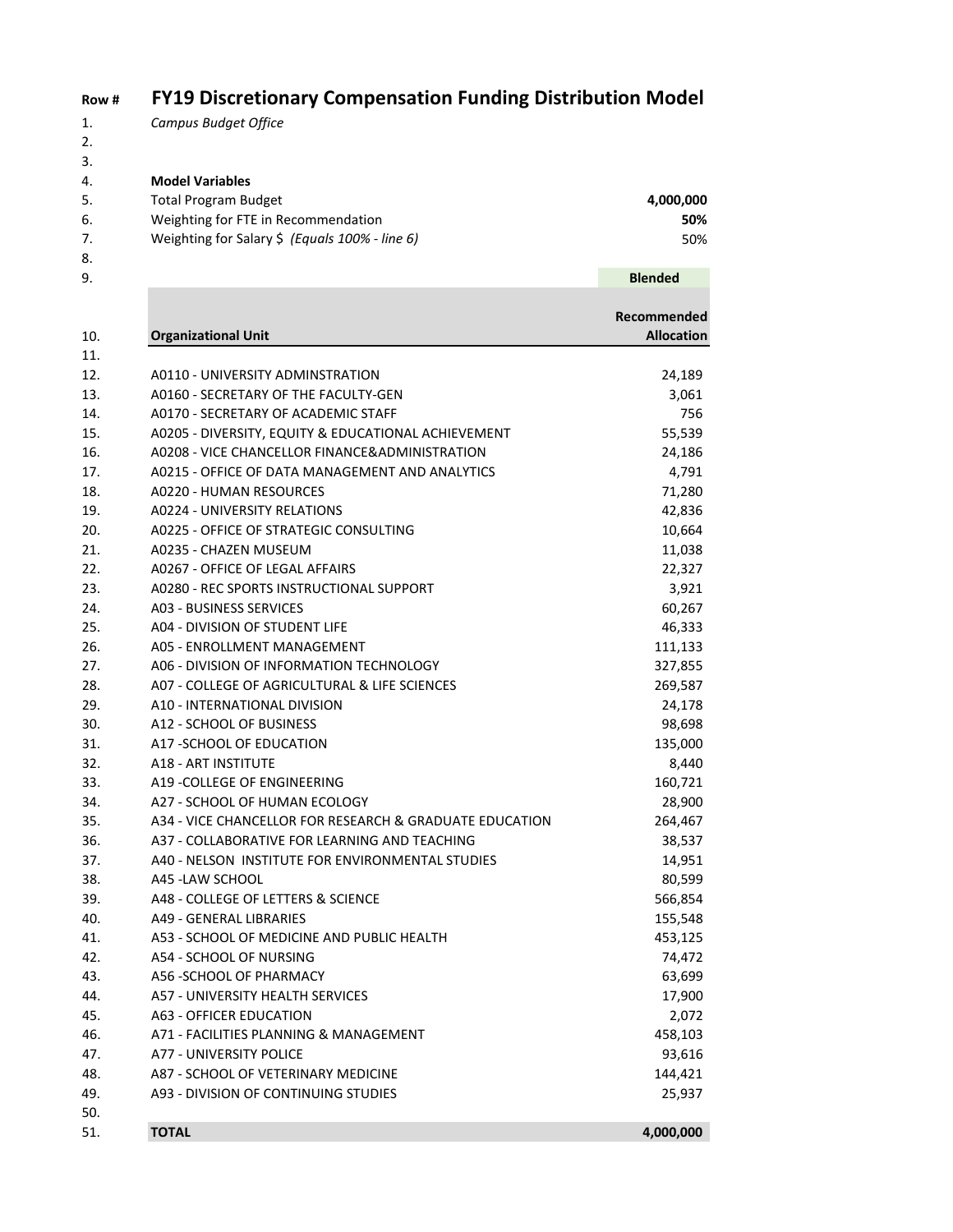#### **2018-19 Performance Bonus Fund Guidelines**

For 2018-19, the central campus will allocate \$4 million for performance bonuses for faculty, academic and university staff, and limited appointees (excluding senior leadership). The funding will continue to be used to maintain the university's commitment to rewarding performance, and will include employees paid on both 101 and non-101 funds. The college, school, and division allocation amounts are attached.

The one-time performance bonuses can be provided to faculty and staff regardless of funding sources for their positions. This gives deans and directors maximum flexibility to recognize performance for employees who are otherwise not eligible for 101-funded and base-building increases due to the funding source of their salaries.

It is not required that colleges, schools and divisions match the 2018-19 bonus funds, but organizations are **strongly encouraged** to supplement the bonus funds to further address compensation issues.

Colleges, schools, and divisions should also consider the compensation funding initiatives (Block Grant, DCF, and performance bonus) and 2018-19 Pay Plan when reviewing compensation for faculty and staff. This holistic approach will ensure all aspects of compensation are reviewed as pay decisions are made.

The following guidelines are to be observed in determining and evaluating the use of these funds:

- Bonuses should only be provided to faculty and staff who have done exceptional work or service, often above and beyond their job responsibilities. For instance, this may involve work on special projects or providing exceptional service to the unit, the school, or the University. Colleges, schools, and divisions are encouraged to consider qualified individuals who have put extra time and effort into mentoring students and staff involved with campus climate issues, or who put extra work into diversity and inclusion initiatives.
- Colleges, schools, and divisions must develop a process for determining how the pay funding initiatives will be used and inform faculty and staff about the process. Transparency is critical.
- Deans and directors are strongly encouraged to consider bonuses for employees who qualify based on their exceptional performance in low-wage categories (e.g., office support, bluecollar, and technical support) and staff not eligible for Discretionary Compensation Fund (DCF) funding because they are on non-101 funds.
- Final authority for proposing adjustments is delegated to deans and directors. It is expected that deans' and directors' offices will work closely with departments to determine who is eligible to receive these funds. Adjustments will be submitted using the provisions in the campus pay adjustment policy: [\(https://kb.wisc.edu/ohr/policies/page.php?id=53379\)](https://kb.wisc.edu/ohr/policies/page.php?id=53379). This will include providing justification and documentation to the Office of Human Resources (OHR) through the electronic rate/title change system. Further information about how to process these increases will be provided to campus HR representatives (including possibility of mass uploads if preferred).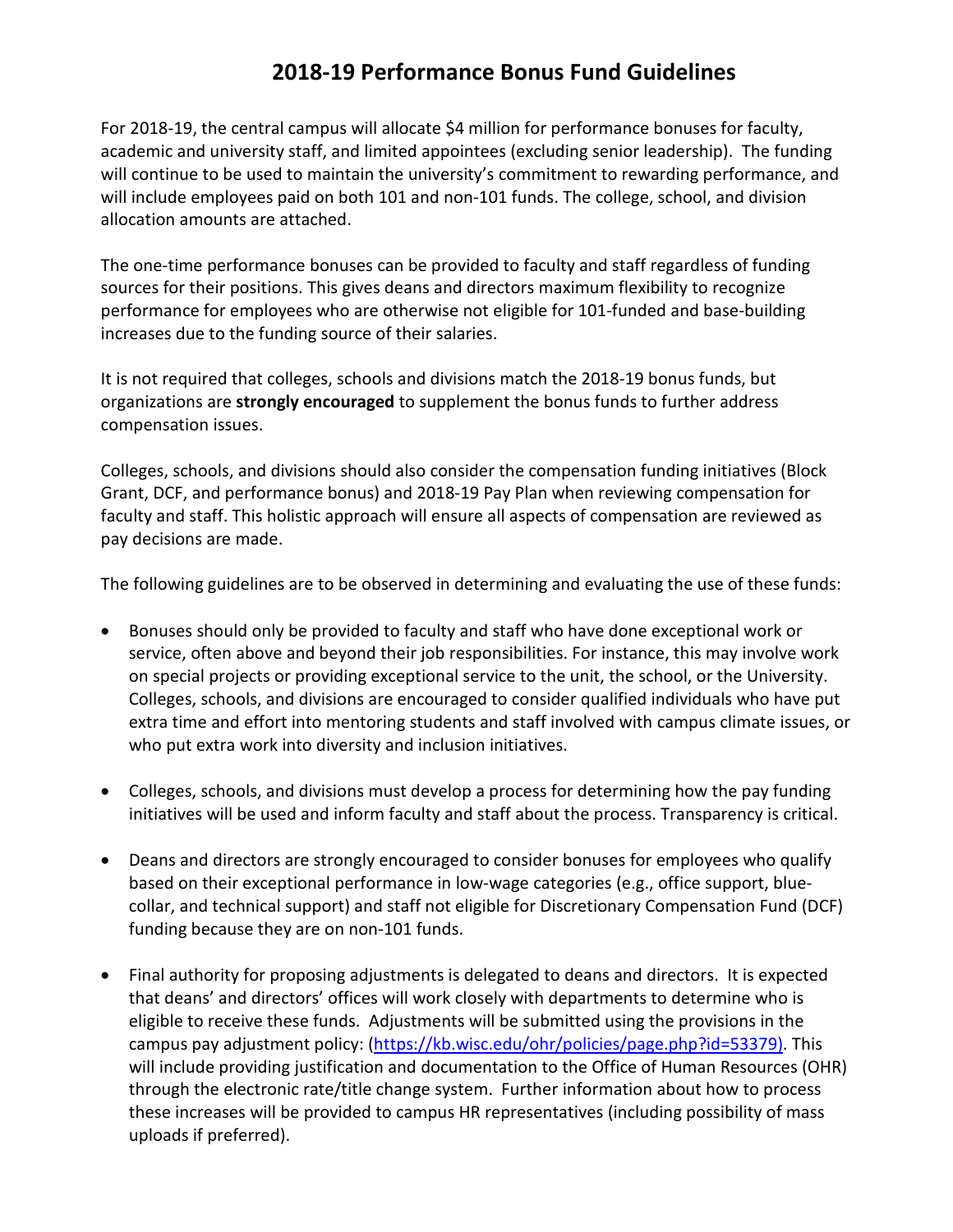- The minimum performance lump sum amount is the equivalent of 1% of the employee's base salary (prorated by FTE). The maximum amount is the equivalent of 10% of the employee's base salary. Individuals who have already received a 10% performance increase (base building or bonus) in Fiscal Year 2019, including performance adjustments under the Block Grant or the Discretionary Compensation Fund, are ineligible to receive an additional performance bonus under this program.
- Adjustments can be processed immediately, and it is allowable to utilize the funds for adjustments previously approved by OHR with an effective date of July 1, 2018 (A-Basis), June 24, 2018(H-basis and August 20, 2018 (C-Basis) or later. The funds must be spent by the end of the fiscal year (FY19).
- Category-A academic staff, limited appointees (excluding senior leadership division HR provided with list), and university staff at the maximum of the pay range for their title are eligible for a bonus under this program.
- Fixed term (terminal and finite) and part-time academic and university staff, while eligible, should not receive first consideration for bonuses.
- This fund is not a substitute for promotions or base adjustments based on change in job duties/job titles. These adjustments should continue as usual outside of this funding source.
- The following employees are ineligible for bonuses under this funding program:
	- o Employees on a probationary period or an evaluation period
	- o Rehired annuitants
	- o Faculty and staff who have not completed the required UW-Madison Sexual Harassment Prevention training. Please encourage all employees to complete this training as soon as possible. Information on the training can be found here: https://compliance.wisc.edu/titleix/employee-training/
	- o Supervisory staff who are not current with their employee performance evaluations
	- o Faculty and staff who were not eligible for the FY19 Pay Plan due to documented performance issues
- Fund allocation determination: Allocation based on an average of October 2017 salary dollars and ALL FUNDS FTE for faculty, academic, limited, and university staff for all fund sources.

In July of 2019, a bonus review will be conducted to determine how schools, colleges, and divisions have used the funds. The finding will inform future pay initiatives.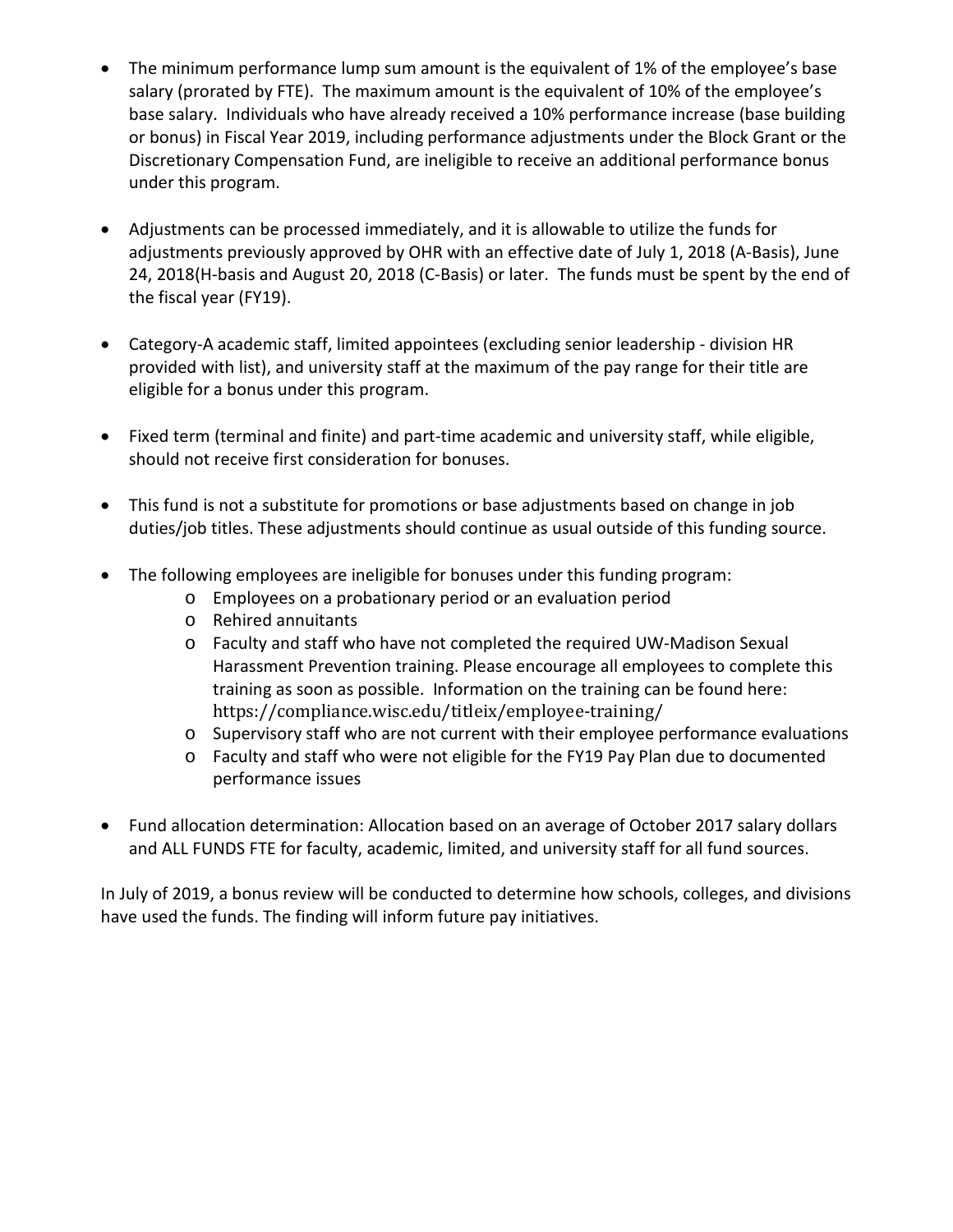#### **Row # FY19 Performance Bonus Funding Distribution Model**

1. *Campus Budget Office*

2.  $\frac{3}{4}$ .

| 4. | <b>Model Variables</b>                         |                |
|----|------------------------------------------------|----------------|
| 5. | <b>Total Program Budget</b>                    | 4,000,000      |
| 6. | Weighting for FTE in Recommendation            | 50%            |
| 7. | Weighting for Salary \$ (Equals 100% - line 6) | 50%            |
| 8. |                                                |                |
| 9. |                                                | <b>Blended</b> |

| 9.  |                                                         | <b>Blended</b>    |
|-----|---------------------------------------------------------|-------------------|
|     |                                                         |                   |
|     |                                                         | Recommended       |
| 10. | <b>Organizational Unit</b>                              | <b>Allocation</b> |
| 11. |                                                         |                   |
| 12. | A0110 - UNIVERSITY ADMINSTRATION                        | 11,771            |
| 13. | A0160 - SECRETARY OF THE FACULTY-GEN                    | 1,303             |
| 14. | A0170 - SECRETARY OF ACADEMIC STAFF                     | 560               |
| 15. | A0205 - DIVERSITY, EQUITY & EDUCATIONAL ACHIEVEMENT     | 19,887            |
| 16. | A0208 - VICE CHANCELLOR FINANCE&ADMINISTRATION          | 12,860            |
| 17. | A0215 - OFFICE OF DATA MANAGEMENT AND ANALYTICS         | 1,868             |
| 18. | A0220 - HUMAN RESOURCES                                 | 22,644            |
| 19. | <b>A0224 - UNIVERSITY RELATIONS</b>                     | 19,238            |
| 20. | A0225 - OFFICE OF STRATEGIC CONSULTING                  | 3,683             |
| 21. | A0235 - CHAZEN MUSEUM                                   | 4,204             |
| 22. | A0267 - OFFICE OF LEGAL AFFAIRS                         | 7,529             |
| 23. | A0280 - REC SPORTS INSTRUCTIONAL SUPPORT                | 1,545             |
| 24. | A03 - BUSINESS SERVICES                                 | 30,528            |
| 25. | A04 - DIVISION OF STUDENT LIFE                          | 23,794            |
| 26. | A05 - ENROLLMENT MANAGEMENT                             | 39,676            |
| 27. | A06 - DIVISION OF INFORMATION TECHNOLOGY                | 162,525           |
| 28. | A07 - COLLEGE OF AGRICULTURAL & LIFE SCIENCES           | 271,071           |
| 29. | A10 - INTERNATIONAL DIVISION                            | 20,364            |
| 30. | A12 - SCHOOL OF BUSINESS                                | 103,848           |
| 31. | A17 - SCHOOL OF EDUCATION                               | 169,163           |
| 32. | <b>A18 - ART INSTITUTE</b>                              | 3,337             |
| 33. | A19 - COLLEGE OF ENGINEERING                            | 203,221           |
| 34. | A27 - SCHOOL OF HUMAN ECOLOGY                           | 35,487            |
| 35. | A34 - VICE CHANCELLOR FOR RESEARCH & GRADUATE EDUCATION | 269,758           |
| 36. | A37 - COLLABORATIVE FOR LEARNING AND TEACHING           | 12,962            |
| 37. | A40 - NELSON INSTITUTE FOR ENVIRONMENTAL STUDIES        | 14,667            |
| 38. | A42 - ATHLETICS                                         | 113,266           |
| 39. | A45 - LAW SCHOOL                                        | 41,428            |
| 40. | A48 - COLLEGE OF LETTERS & SCIENCE                      | 576,157           |
| 41. | A49 - GENERAL LIBRARIES                                 | 51,043            |
| 42. | A53 - SCHOOL OF MEDICINE AND PUBLIC HEALTH              | 1,049,479         |
| 43. | A54 - SCHOOL OF NURSING                                 | 33,859            |
| 44. | A56 - SCHOOL OF PHARMACY                                | 38,187            |
| 45. | <b>A57 - UNIVERSITY HEALTH SERVICES</b>                 | 41,792            |
| 46. | A63 - OFFICER EDUCATION                                 | 654               |
| 47. | A71 - FACILITIES PLANNING & MANAGEMENT                  | 258,336           |
| 48. | A77 - UNIVERSITY POLICE                                 | 30,694            |
| 49. | A80 - REC SPORTS                                        | 7,074             |
| 50. | <b>A85 - UNIVERSITY HOUSING</b>                         | 95,728            |
| 51. | A87 - SCHOOL OF VETERINARY MEDICINE                     | 109,183           |
| 52. | A93 - DIVISION OF CONTINUING STUDIES                    | 32,830            |
| 53. | A96 - WISCONSIN UNIONS                                  | 52,795            |
|     |                                                         |                   |
| 54. |                                                         |                   |

55. **TOTAL 4,000,000**